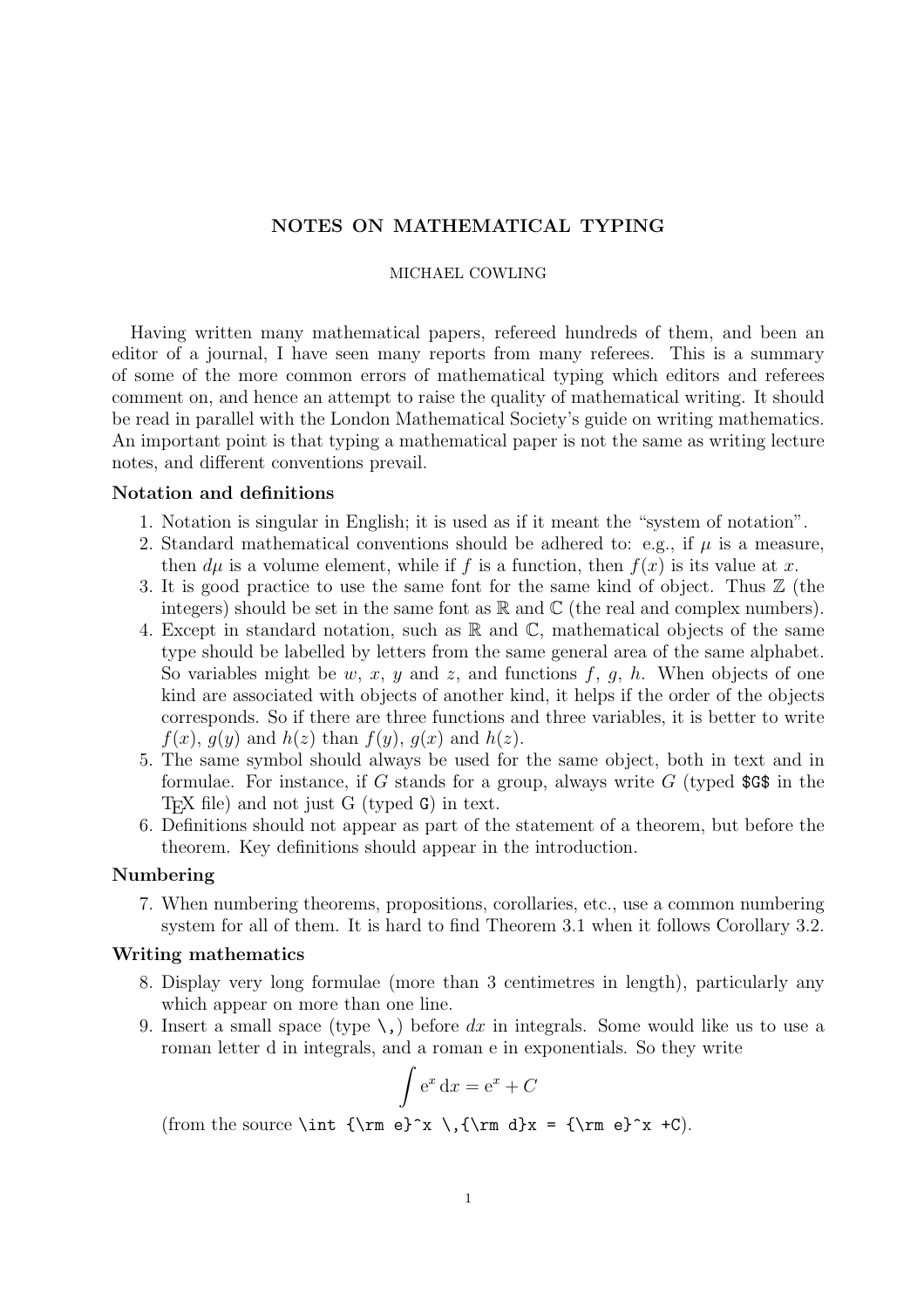## 2 MICHAEL COWLING

- 10. Users of LAT<sub>EX</sub> should use LAT<sub>E</sub>X<sub>2</sub> $\varepsilon$ , which has eliminated a number of problems in the earlier version (just start the file with the \documentclass command rather than \documentstyle). In particular, the old environment eqnarray, which puts unnecessary spaces, should be replaced by align in the amsmath package, as this put spaces of the correct sizes.
- 11. If possible, use an editor which matches left and right parentheses.
- 12. Mathematical abbreviations such as max (for maximum), dim (for dimension) or deg (for degree) should be set in roman type, to distinguish them from products of letters (for example, to differentiate the identity id and the Gaussian integer id). Some of these are already defined in T<sub>EX</sub>: just type  $\max$ ,  $\dim$ , or  $\deg$ . If the abbreviation is not already defined, then write, for instance,

```
\newcommand{\v01}{\operatorname{vol}}{\operatorname{vol}} in \mathcal{S}-\operatorname{BTr}X, and
\def\Ad{\mathop{\rm Ad}} in TFX.
```
Do not use \hbox, as this does not shrink when needed and comes out in the wrong font in proclamations; \text has the latter problem.

- 13. Use "log" for logarithm, not "ln"; mathematicians don't use logarithms to base 10 anymore. Expressions such as SL, Sp and SU for groups are abbreviations, and should be set in roman font. Use C or other letters for constants, not *const*.
- 14. In set notation, for "such that", use a colon (type :) or a vertical line (type \mid to get correct spacing), not a solidus (/) (which looks like a division) or a semicolon (;) (which does not space correctly). Those who use | for absolute values or for the measure of a set, should use a colon—it is hard to read  $|\{x||f(x)| > \lambda\}|$  (meaning the measure of the set of x such that the absolute value of  $f(x)$  is greater than  $\lambda$ ).
- 15. It is problematic to use ] to open and [ to close intervals. In TEX, write \left] and \right[ to get the right spacing. Alternately, one can simply use ( and ), which are more standard in English, and more elegant.
- 16. A related error in T<sub>E</sub>X is the use of  $\langle$  and  $\rangle$  as brackets, e.g., for inner products. TEX provides the commands \langle and \rangle for these; their shape is a little different. Compare the spacings when the right (on the left) and wrong (on the right) forms are used:

$$
\alpha = \langle \beta, \gamma \rangle = \delta
$$
 and  $\alpha = \langle \beta, \gamma \rangle = \delta$ .

If you really must type < and >, you should later edit the file, changing < and > to  $\setminus$  and  $\setminus$  or  $\left\{\left(\frac{\mathsf{m}}{\mathsf{m}}\right)\right\}$  (where appropriate). The latter form grows when needed, but if you use it, you must match each  $\left\{\left|\right\| \leq \frac{\right\}}{2}$  on every line of output.

17. Include quantifiers in formulae. Tell your reader whether you mean "for all" or "for some". The word "for" by itself is ambiguous, so not a good quantifier.

### Mathematics in the text

- 18. It is better to avoid fractions using the \frac or \over commands in text. Thus  $\pi/2$  is easier to read than  $\frac{\pi}{2}$ . Similar comments apply to indices (both in text and displayed), so, for example,  $\mathcal{H}^{\delta/\epsilon}_{t}$  $t^{\delta/\epsilon}$  is more legible than  $\mathcal{H}_t^{\frac{\delta}{\epsilon}}$ .
- 19. Small numbers in the text should be written in words, e.g., write "three-dimensional" or "four vector fields".
- 20. Write  $(2n + 1)$ -dimensional, not  $2n + 1$ -dimensional.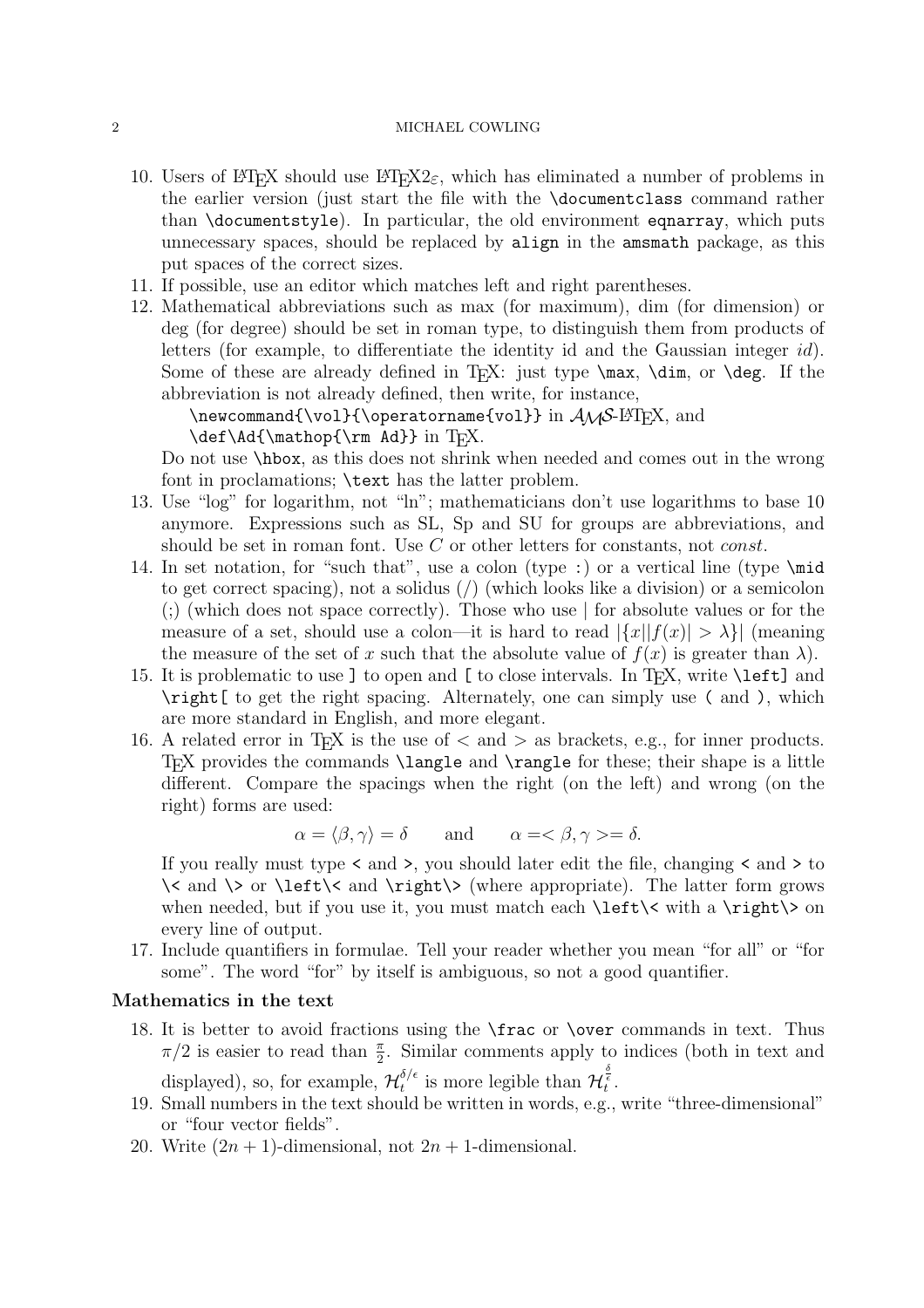### Writing text

- 21. Check the punctuation (the full stops, also known as periods (.), commas (,) and so forth). In English, there is always space after punctuation, but not before (except for the em-dash, which need not concern us here). After all punctuation marks except the full stop, exclamation mark and question mark, we normally start the next word with a lower case letter. It is not usual to start a new line after a full stop unless there is a change of topic. It is important to add full stops at the end of displayed formulae which are the ends of sentences, and commas where appropriate, that is, where there is a natural pause in reading the text.
- 22. Accents in TEX are different for text and for formulae. Type H\"ormander and not H\$\ddot o\$rmander, for instance, to get Hörmander and not Hörmander.
- 23. Do not use "implies" signs to replace the word "implies" in text. Write, for instance, "To show that (i) implies (ii), we first  $\dots$ ". The symbol ">" is read "is greater than". It is therefore ungrammatical to write "let  $\epsilon > 0$  be small enough", and better to write "let  $\epsilon$  be a sufficiently small positive quantity". It is legitimate to write "suppose that  $\epsilon > 0$ ".

# Hyphens and en-dashes

- 24. It is better to write "nondegenerate" without a hyphen (it is standard to write nonsense, rather than non-sense). Similar remarks apply to other words starting with "non-". The underlying rule is that hyphens are used to join two words, but when the two parts are not words in their own right, then one of them is a prefix or suffix and a hyphen is not needed. It is not really clear whether one should write overruled or over-ruled, and expressions like non-Hausdorff are often used. If you write "three-dimensional", then logically you should also write "one-parameter" and "finite-dimensional". But you may omit all these hyphens if you wish, provided you are consistent. Cambridge University Press, which has been around much longer than I or T<sub>E</sub>X, traditionally did not use hyphens in expressions like "x axis".
- 25. When linking names with a hyphen, use an en-dash to join names of different people and a hyphen for just one author with a double name: so one should write Hahn– Banach (type Hahn--Banach) and Harish-Chandra. This means that the reader can deduce that the Birch–Swinnerton-Dyer conjectures have two authors, not one or three, even if one knows no mathematics or mathematicians at all.

## Abbreviations

- 26. Expand out all abbreviations such as iff (if and only if), iid (independent, identically distributed), wot (weak operator topology), wrt (with respect to) and masa (maximal abelian subalgebra). This makes it much easier for the reader, and for the translator when works are being translated. Abbreviations also change with time. The same holds for "i.e.", "e.g.", and "cf.", which are better as "that is", "for instance" or "for example", and "see" (or "contrast with").
- 27. Do not use the abbreviation "resp." for "respectively". And only use "respectively" in a format like "A set is said to be open (closed) if ... (respectively, ...). The word "respectively" is much overworked, and almost always redundant.
- 28. Do not use "let's". Use either "let us" or, more simply, "we".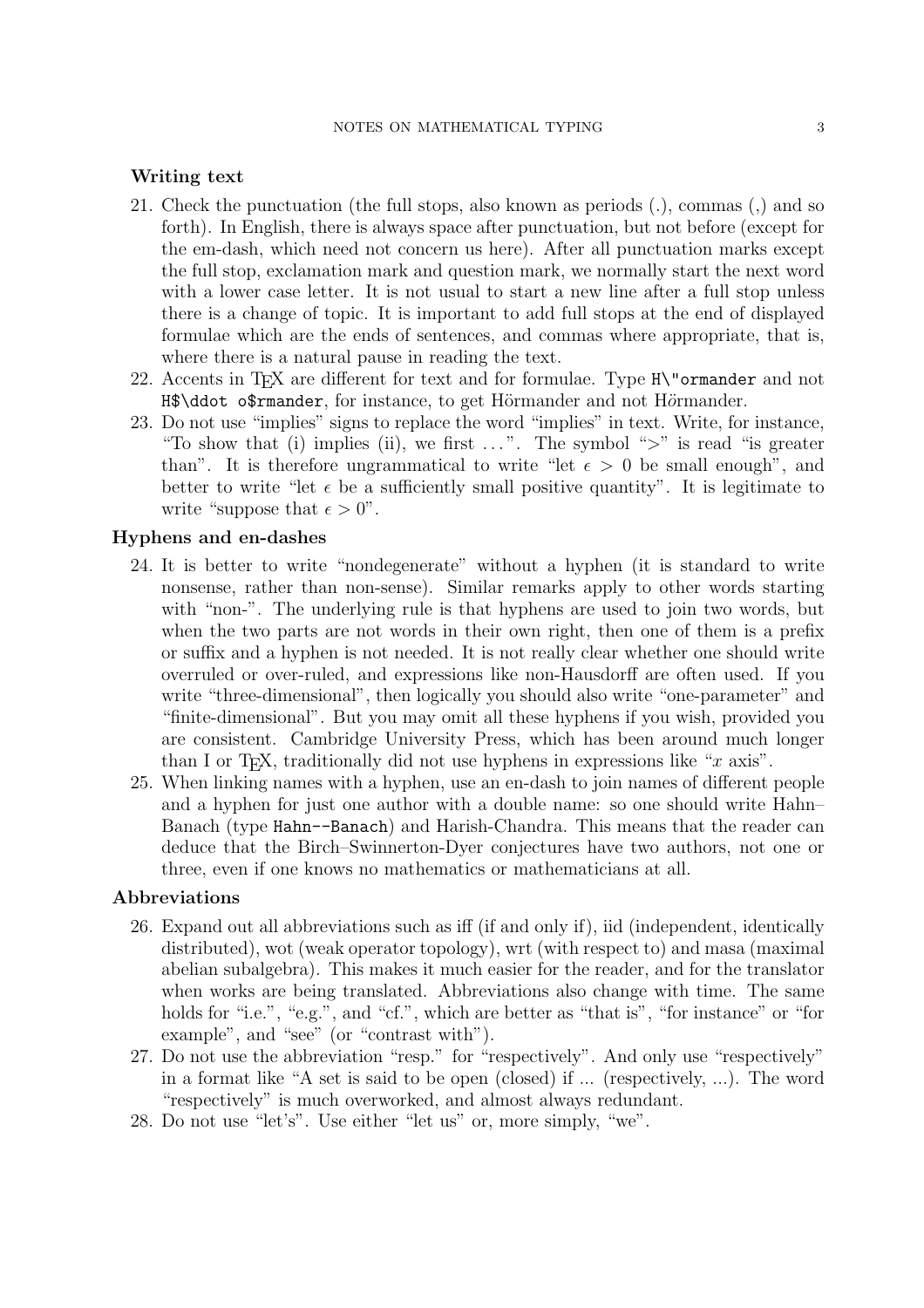#### 4 MICHAEL COWLING

### For those whose first language is not English

- 29. Ask a native speaker or near-native speaker to check your writing. And use a spell-checker. Most computers and most word processors come equipped with spellcheckers, e.g., spell or ispell in UNIX (ispell is good for checking TEX, as it ignores commands), or the standard checker in MS-Word.
- 30. In English, we use paragraphs to gather together discrete parts of an argument or discussion.
- 31. Articles ("the" and "a" or "an") are a source of confusion. The definite article "the" is used with a specified thing, while the indefinite article is used when the thing is not specified. So we write "by a theorem of Banach" (when we don't know which theorem is meant) but "by the Banach–Tarski theorem" (as there is only one of these). "The Banach–Tarski theorem" is the same as "the theorem of Banach and Tarski".
- 32. Another source of confusion is that we sometimes write, for instance, "by Plancherel's formula" and at other times we write "by the Plancherel formula". In the first case, Plancherel is a noun, and if we were to put "the" in front, it would go with Plancherel. We do not use articles with proper nouns (that is, the names of people, places, ...). In the second case, Plancherel is being used as an adjective—in this case, "the" goes with "formula"; this is appropriate as the formula is specified. In short, if you use the possessive form of the name (with the "apostrophe s"), then do not use "the", and if you use the adjectival form (without the "apostrophe s") then use "the". It is not correct to use the possessive form when there are two or more names: "the Atiyah–Singer Index Theorem" should not be written as "Atiyah–Singer's Index theorem".
- 33. Do not write "by Cauchy–Schwarz" but "by the Cauchy–Schwarz inequality". And, by the way, this Schwarz has no "t".
- 34. Another problem is when one should use upper case or lower case. In English, we usually write "Section 2" or "Theorem 5" or "the Law of the Iterated Logarithm", but "the next section" or "the next theorem" or "the following corollary".
- 35. "Above" and "below" are not adjectives. For instance, you should say, "the property below", not "the below property".
- 36. In English, one writes "neither A nor B", not "nor A nor B".
- 37. "The sequel" refers to another paper, yet to come, not the rest of the present paper.

## References and citations

- 38. Ideally, initials are used at the first mention of a name, and thereafter only where needed to distinguish between authors with the same surname. If you use initials, type, for example,  $N.\Upsilon$ Bourbaki to get a nonbreaking space between the initial and the name. You should also do this with page numbers and references to theorems, etc., for example,,  $p.\check{11}$  or Corollary $\check{1}$ . Write, for example,, "[1, p. 11]", not "([1], p. 11)". In LAT<sub>E</sub>X, this can be achieved by writing  $\ct{$ ite[p.~11]{ref1}, where ref1 is the abbreviation for the first reference.
- 39. Use standard abbreviations (see, e.g., Math. Reviews) for journals. This means that your work can be used in searchable databases. It is not clear whether the abbreviation "H. M. J." means the Houston Math. Journal, the Hiroshima Math. Journal or the Hokkaido Math. Journal. And to get correct spacing, type a backslash after the full stops which indicate abbreviations, thus: Hokkaido Math.\ Journal.